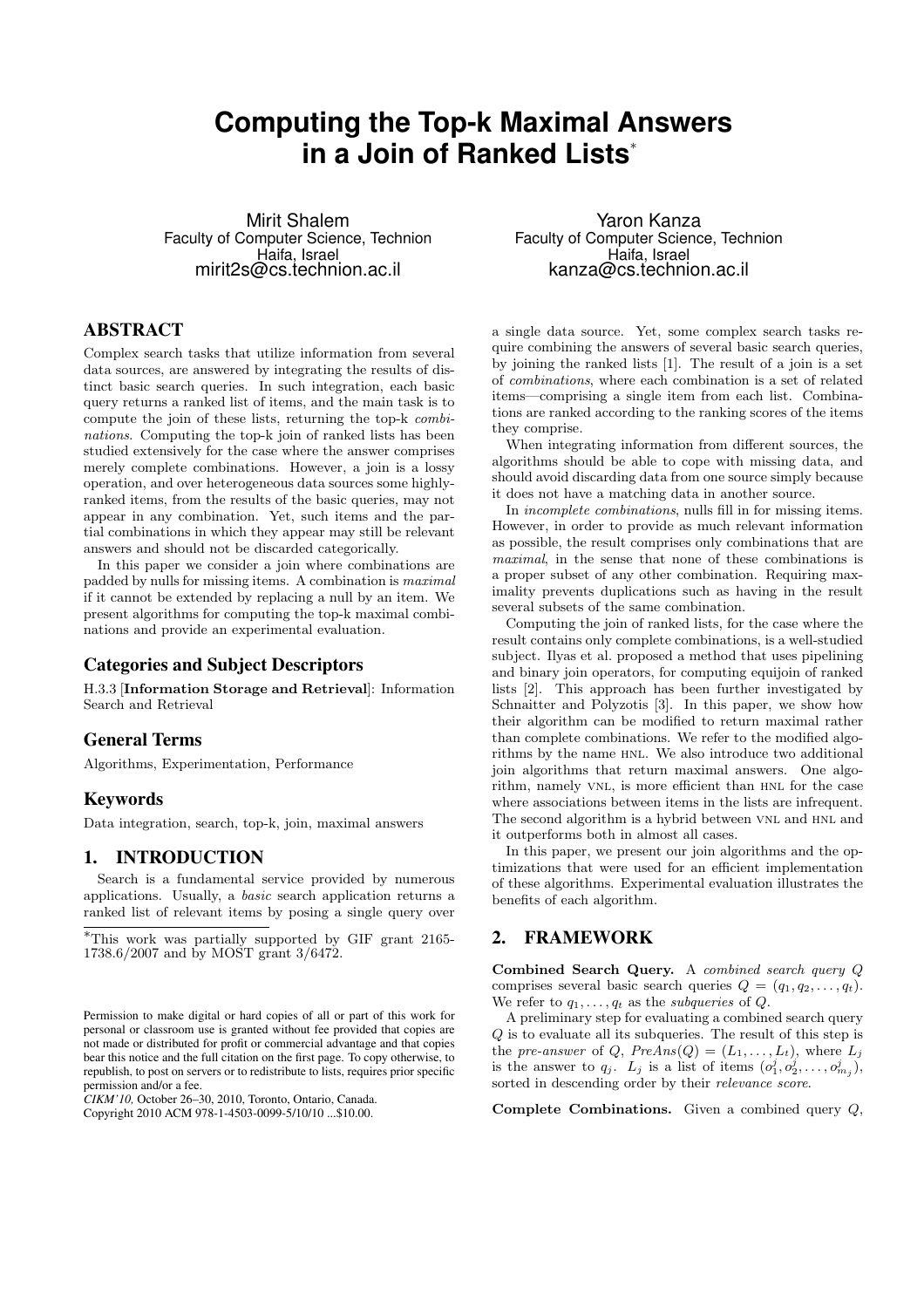items of different lists of the pre-answer are joined to form combinations. The join operation is based on conditions which determine whether the items should be joined. We refer to a pair of items that are joined as associated. The predicate  $JCon(o_i, o_j)$  is true when  $o_i$  and  $o_j$  are associated, and false otherwise.

A *complete combination* is a *t*-tuple of items,

$$
C = (o_{i_1}^1, o_{i_2}^2, \dots, o_{i_t}^t) \in L_1 \times L_2 \dots \times L_t
$$

such that each item is an element of the corresponding list of the pre-answer, and every pair of items in *C* is associated. We denote by  $Join(Q)$  the set of all the combinations that are produced by joining the lists of the pre-answer of *Q*.

The *score* of a combination *C*, denoted *score*(*C*), is the result of a monotonic function over the item scores.

**Maximal Combinations.** We represent missing values using nulls, denoted by the *⊥* symbol. A *partial combination* is a *t*-tuple of elements, where each element is either an item of the corresponding list or a null value, and every pair of non-null items is associated. When computing the score of a partial combination, a null value is considered as an item whose score is zero.

A partial combination  $C_1 = (o_{i_1}, o_{i_2}, \ldots, o_{i_t})$  *subsumes* a partial combination  $C_2 = (o_{j_1}, o_{j_2}, \ldots, o_{j_t})$ , denoted  $C_1 \succ$  $C_2$ , if for every  $1 \leq k \leq t$ , either  $o_{j_k} = \perp$  or  $o_{j_k} = o_{i_k}$ . That is, every non-null item in  $C_2$  is equal to the corresponding item in *C*1.

A combination is *maximal* if it is not a proper subset of any other combination. Formally, a combination *C* is maximal if there is no combination  $C' \in (L_1 \cup \{\perp\}) \times \cdots \times$  $(L_t \cup \{\perp\})$  such that  $C' \neq C$  and  $C' \succ C$ .

We denote by *MaxJoin*(*Q*) the set of all maximal combinations that are produced by joining the lists of the preanswer of *Q*. The *top-k maximal answers* of *Q* are the *k* combinations with the highest scores in *MaxJoin*(*Q*).

## 3. ALGORITHMS

In this section we present algorithms for computing the top-k maximal answers for a given combined search query *Q*. Throughout this section, we assume that the input consists of the lists  $L_1, \ldots, L_t$  of  $PreAns(Q)$ . The initial step is to modify these lists by adding a null value with score zero at the end of each list. We denote these extended lists by  $L_1^+$ , ...,  $L_t^+$ , i.e.,  $L_j^+ = L_j \cup \{\perp\}$ , for  $j = 1...t$ . The join condition is such that a null value, in any list, is associated with any item and with any null of any other list.

The algorithms we present manage a heap of size (at most)  $k$  that stores combinations. We denote by  $MinScore(H)$  a function that returns the minimal score of a combination in *H* if the heap is full, or zero in the case that *H* currently contains less than *k* combinations.

We denote by  $H.add(C)$  the two-step addition operation that  $(1)$  adds a combination *C* to *H*, if there is no other combination in  $H$  that subsumes  $C$ ; and  $(2)$  if after the addition there are  $k+1$  elements in *H*, removes from *H* the combination with the lowest score.

#### 3.1 The Horizontal Nested Loop Algorithm

The first algorithm we consider is essentially a modification of the algorithm of Ilyas et al. [2], where instead of applying it over  $L_1, \ldots, L_t$ , we apply it over the lists  $L_1^+$ ,  $\ldots$ ,  $L_t^+$ . Given lists  $L_1$ ,  $\ldots$ ,  $L_t$  and a value *k*, the al-

gorithm iterates over the lists, horizontally, and in each iteration adds the discovered combinations to the heap *H*. We denote this algorithm by HNL.

Initially, the algorithm visits the first item of each list, and in the *i*-th iteration it visits the *i*-th item of each list. When visiting an item  $o_i^j$  of list *j*, the algorithm joins the singleton  $\{o_i^j\}$  with all the items of the other lists that were visited before  $o_i^j$ . That is, the algorithm computes the join of the lists  $T_{i,1}, \ldots, T_{i,j-1}, \{o_i^j\}, T_{i-1,j+1}, \ldots, T_{i-1,t}$ , where  $T_{i,j}$  are the top-*i* items of  $L_j^+$ , and it adds the produced combinations to *H*.

For computing the join in each iteration, the algorithm employs the vertical nested loop algorithm (vnl) that is presented in the following section (Section 3.2). As an optimization, it takes the singleton list as the outermost list, in the nested loop.

In order to apply early termination, when for some visited item  $o_i^j$  it holds that  $score(o_1^1, \ldots, o_1^{j-1}, o_i^j, o_1^{j+1}, \ldots, o_1^t) \leq$  $MinScore(H)$ , the algorithm stops visiting items of list *j*. That is, let  $\tau_i^j$  be the tuple that contains  $o_i^j$  and the first item  $o_1^k$  of list  $L_k^+$ , for all  $k = 1 \ldots j-1, j+1, \ldots t$ . If the score of  $\tau_i^j$ is lower than the score of the lowest combination in the heap *H*, then there is no additional possible combination that can be added to  $H$ , among the combinations that contain an item lower than  $o_i^j$  in  $L_j^+$ . Thus, the algorithm stops visiting items below  $o_i^j$  in  $L_j^+$ . When in all the lists the algorithm either reaches this stopping condition or reaches the end of the list, the computation terminates.

Note that in HNL, all the complete combinations are constructed prior to the construction of partial combinations.

#### 3.2 The Vertical Nested Loop Algorithm

The *Vertical Nested-Loop Algorithm* (Algorithm 1), vnl for short, is an optimized version of an algorithm that iterates over the lists in a vertical fashion. Essentially, VNL iterates through the lists by nested loops and maintains the top combinations in a heap *H*. Whenever it finds a combination *C*, it inserts *C* to *H* by applying  $H.add(C)$ , (i.e., *C* is being added to *H* only if there is no combination in *H* that subsumes *C*, and the score of *C* is higher than  $MinScore(H)$ . In order to increase the efficiency, VNL breaks the loops in cases where continuing the iteration would not be able to produce relevant combinations, i.e., combinations that will be inserted to the top-k heap. Consequently, VNL checks less combinations than a naive nested loop algorithm.

In HNL, a partial combination can be inserted into *H* only after all the relevant complete combinations were added to *H*. This is not the case in vnl. A partial combination may be added to the heap *H* prior to the insertion of some complete combination. Yet, in each step of the algorithm all the combinations in  $H$  are maximal combinations. This is because when a combination *C* is added to *H*, there cannot be in *H* a combination that subsumes *C*.

## 4. THE HYBRID APPROACH

Consider the two algorithms VNL and HNL that we have discussed so far. An analysis can show that VNL is more efficient than HNL when the percentage of associations is low, i.e., when there are relatively few associated pairs. HNL is more efficient than vnl when the percentage of associations is high. The reason is that VNL may read, in such case, much more items than HNL in its inner loops.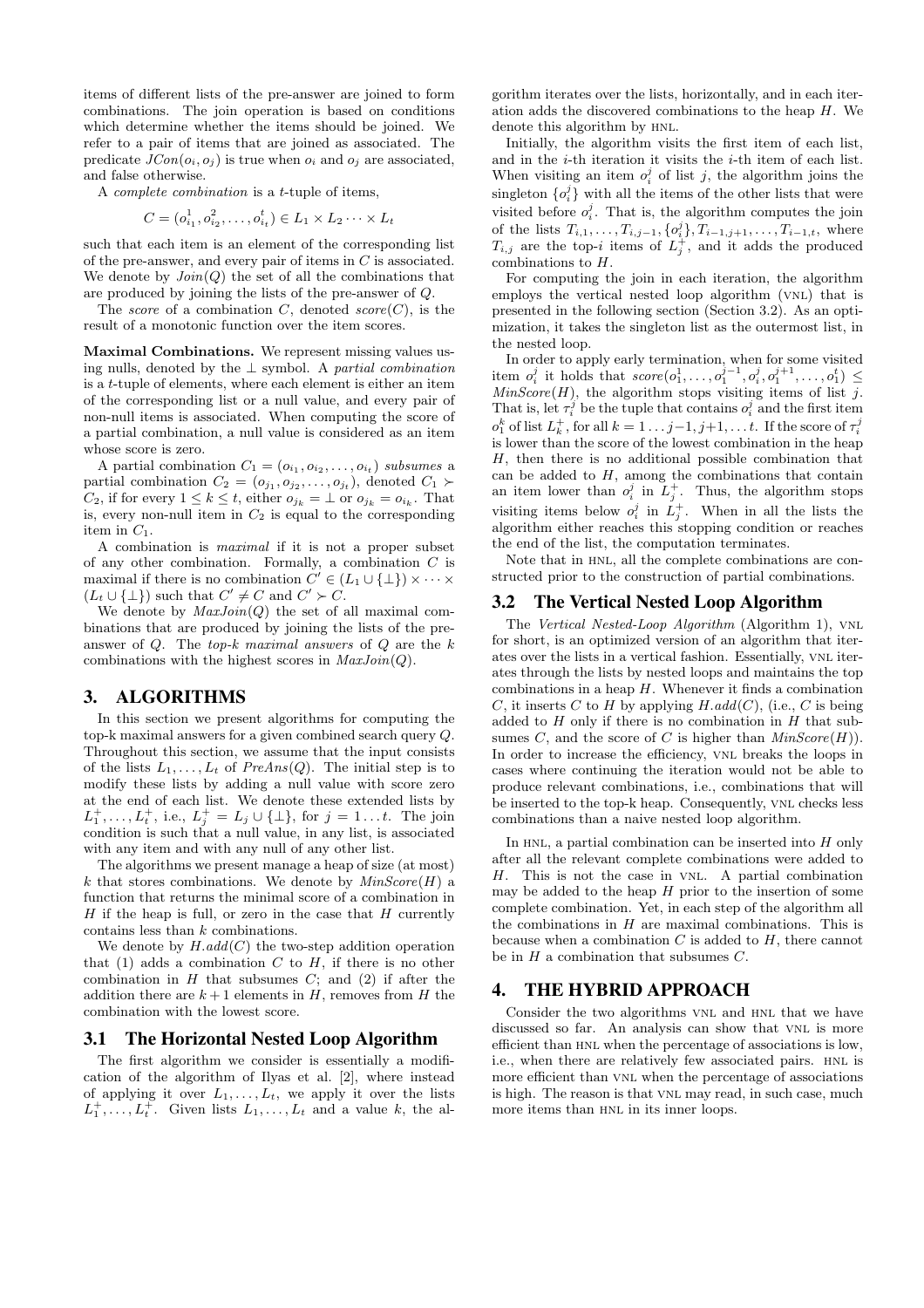**Algorithm 1** Vertical Nested Loops (vnl)

| Input: $L_1, \cdots, L_t$ ; k      |                                                                   |
|------------------------------------|-------------------------------------------------------------------|
| Output: Top-k maximal combinations |                                                                   |
|                                    | 1: add an item $\perp$ with score 0 to the end of each list, cre- |
|                                    | ating $L_1^+,\cdots,L_t^+$                                        |
|                                    | 2: $H := \emptyset$<br>$\triangleright$ a heap of size k          |
|                                    | 3: for $a_1$ in $L_1^+$ do                                        |
| 4:                                 | if $score(a_1, o_1^2, \ldots, o_1^t) < MinScore(H)$ then          |
| 5:                                 | break                                                             |
| 6:                                 | end if                                                            |
| 7:                                 |                                                                   |
| 8:                                 | for $a_i$ in $L_i^+$ do                                           |
| 9:                                 | let $s = score(a_1, , a_i, o_1^{i+1}, , o_1^t)$                   |
| 10:                                | if $s <$ MinScore(H) then                                         |
| 11:                                | break                                                             |
| 12:                                | end if                                                            |
| 13:                                | if exists $1 \leq j \leq i-1$ s.t. not $JCon(a_j, a_i)$ then      |
| 14:                                | continue                                                          |
| 15:                                | end if                                                            |
| 16:                                | .                                                                 |
| 17:                                | for $a_t$ in $L_t^+$ do                                           |
| 18:                                | if $JCon(a_t, a_j) = true$ for $1 \leq j \leq t-1$ then           |
| 19:                                | $newComb := (a_1, \ldots, a_t)$                                   |
| 20:                                | H.add(newComb)                                                    |
| 21:                                | end if                                                            |
| 22:                                | end for                                                           |
| 23:                                | .                                                                 |
| 24:                                | end for                                                           |
| 25:                                | .                                                                 |
|                                    | $26:$ end for                                                     |

The hybrid approach tries to combine the benefits of both algorithms for producing an algorithm that is at least as efficient as HNL in the case where there are many associations between items, and at least as efficient as VNL when there are a few associations between items.

Algorithm vhnl is a hybrid, between vnl and hnl, that works as follows. It computes a value *h*, iterates over the *h* first elements of each list using VNL and then continues by iterating over the lists horizontally using HNL, starting from the  $(h + 1)$ -st row. Note that when  $h = 0$ , the hybrid algorithm VHNL immediately applies HNL, while for  $h \geq m$ , where  $m$  is the number of items in the longest list,  $VHNL$ calls only to vnl, without switching to hnl.

Our goal is to choose  $h$  such that  $V$ HNL will outperform both vnl and hnl. We do that as follows. Given the lists  $L_1, \ldots, L_t$ , we denote by  $P_{ij}$  the probability that a pair  $(o_i, o_j)$ , of uniformly selected items  $o_i \in L_i$  and  $o_j \in L_j$ , are associated. That is, if *Aij* is the set of associated pairs of items in  $L_i \times L_j$ , then

$$
P_{ij} = \frac{|A_{ij}|}{|L_i \times L_j|}.
$$

The probability that some randomly chosen tuple among the tuples of  $L_1 \times L_2 \times \cdots \times L_t$  is a combination is

$$
P_C = \Pi_{1 \leq i < j \leq t}(P_{ij}).
$$

Thus, *h* items from each list are expected to yield  $h^t \cdot P_C$ combinations. Since *k* combinations fill the top-k heap, we

## **Algorithm 2** vhnl.

 $\overline{\text{Input: } L_1, \ldots, L_t; k}$ Output: Top-k maximal combinations 1: *H* := *∅ ◃* a heap of size *k* 2: Compute *h* according to Equation 1 3: For  $i = 1, \ldots, t$  let  $V_i$  be the top *h* items in  $L_i$ 4: Compute  $VNL(V_1, \ldots, V_t, k, H)$ 5: Compute  $HNL(L_1, ..., L_t, k, H)$  starting from row  $h+1$ 6: return *H*

take  $k = h^t \cdot P_C$ , and we compute *h* as follows:

$$
h = \sqrt[4]{\frac{k}{P_C}}\tag{1}
$$

Algorithm 2 presents vhnl. It computes *h* using Equation 1, and applies VNL and HNL accordingly. The  $P_{ij}$ -s probabilities for the computation of *h* are either known a priori or being estimated using sampling.

## 5. EXPERIMENTAL EVALUATION

We conducted a variety of experiments to evaluate the performance of the presented algorithms. In what follows, we first describe the experimental methodology and then present the results of the evaluation.

#### 5.1 Methodology

The experiments were conducted on a 2.0GHz Pentium 4 machine with 2GB RAM, running the Windows XP operating system. The algorithms were implemented in Java. In order to be able to vary parameters on demand we utilized synthetic data sets. We generated lists of synthetic items, controlling various parameters (e.g., number of lists, their lengths, association degree—the probability that two items are joined). We also tested our techniques on real geospatial data set. The data is part of a digital map of the city Tel-Aviv. The data set consists of 400 geographical objects in four lists (cinemas, hotels, pharmacies and synagogues). Each object has a relevance score, latitude and longitude. We joined two items if the Euclidean distance between them is at most 200 meters.

The parameters *m* (list length), *t* (number of lists), *k* (number of desired outputs), and *p* (association degree) are specified for each experiment. The default values are  $m =$ 1000,  $t = 4$ ,  $k = 100$ , and  $p = 2\%$ . The score of a combination, in both the synthetic and real data sets, is the sum of scores of the joined items.

**Evaluation metrics.** To evaluate the performance of the algorithms, we measured, in addition to the running times (which are measured in milliseconds), the number of items scanned (#ItemsReads), and the number of pairwise association checks (#BinJoins). The first measure is the access cost of the algorithm, while the second corresponds to the join computational cost.

#### 5.2 Results

In the following experiments, the scores in every list are distributed uniformly in the range [0,100]. The first experiment studies the effect of the association degree on the performance of the algorithms over synthetic data (with default parameters). The results are presented in Figure 1. When